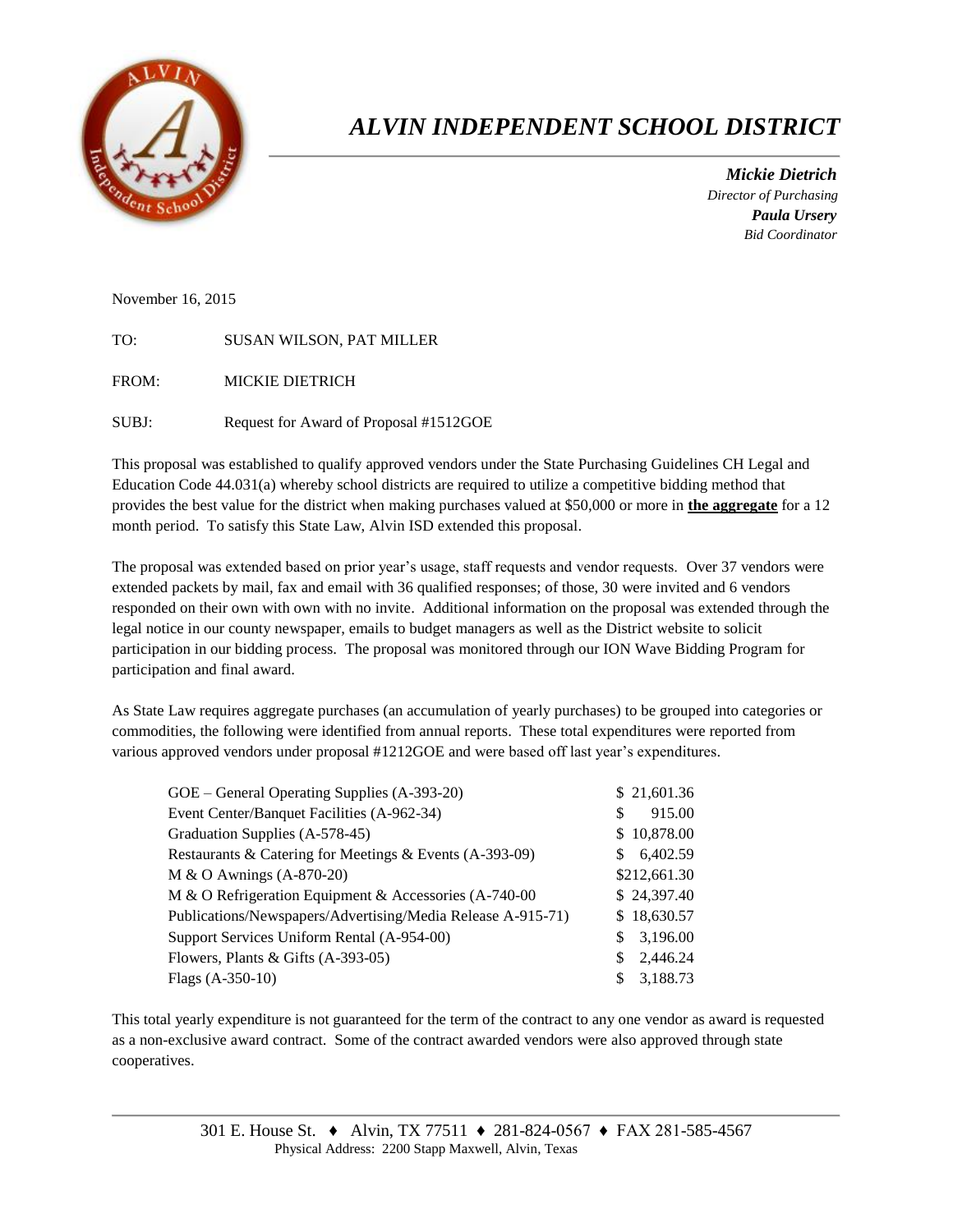The approved vendors from the above proposals mentioned were extended the electronic proposal to provide the new database information for the campuses. As we transition our proposals in Purchasing to an electronic bidding system and provide an electronic database for staff referencing of approved vendors, this proposal was extended with over 18 identified commodity sub-categories for vendors to provide discount pricing. The sub-categories were extended with commodity coding to provide for future yearly aggregate financial track-ability. The following categories were included on 1512 GOE CATALOG DISCOUNT PROPOSAL:

#### **SECTION 1: GOE – GENERAL OPERATING SUPPLIES A-393-20:**

This proposal covers all general operating supplies including but not limited to all items not otherwise classified under commodity code A-393-20.

## **SECTION 2: BOTTLED DRINKING WATER A-390-91:**

This proposal covers all bottled water including but not limited to sparkling and spring drinking water and items associated with commodity code A-390-91.

#### **SECTION 3: CATERING/GOE – RESTAURANTS & CATERING FOR MEETINGS & EVENTS A-393-09:**

This proposal covers all restaurants & catering for meetings & events including but not limited to items associated with commodity code A-393-09.

#### **SECTION 4: DRY CLEANING SERVICES A-954-20:**

This proposal covers all dry cleaning services and items associated with commodity code A-954-20.

#### **SECTION 5: EVENT CENTER/BANQUET FACILITIES A-962-34:**

This proposal covers event center and banquet facility rentals including but not limited to facilities for meetings, student functions, proms/dances or special events not held on district property and items associated with commodity code A-962-34.

#### **SECTION 6: M & O AWNINGS A-870-20**

This proposal covers all  $M \& O$  Awnings including but not limited to metal awnings and all items classified under commodity code A-870-20

#### **SECTION 7: FOOD PREP AREAS; CATERING SUPPLIES/EQUIPMENT A-393-08:**

This proposal covers all including but not limited to catering supplies/equipment, warmers, sterno items, utensils, and items associated with commodity code A-393-08.

#### **SECTION 8: FOOD PREP AREAS; GROCERY & RETAIL A-393-07:**

This proposal covers all including but not limited to grocery  $\&$  retail stores, food items  $\&$  accessories and items associated with commodity code A-393-07.

## **SECTION 9: FOOD PREP AREAS; SMALL WARES A-240-00:**

This proposal covers all including but not limited to small wares, non-consumables, kitchen utensils, carts and items associated with commodity code A-240-00.

#### **SECTION 10: GRADUATION SUPPLIES A-578-45**

This proposal covers all including but not limited to any supplies needed for student graduation and associated with commodity code A-578-45.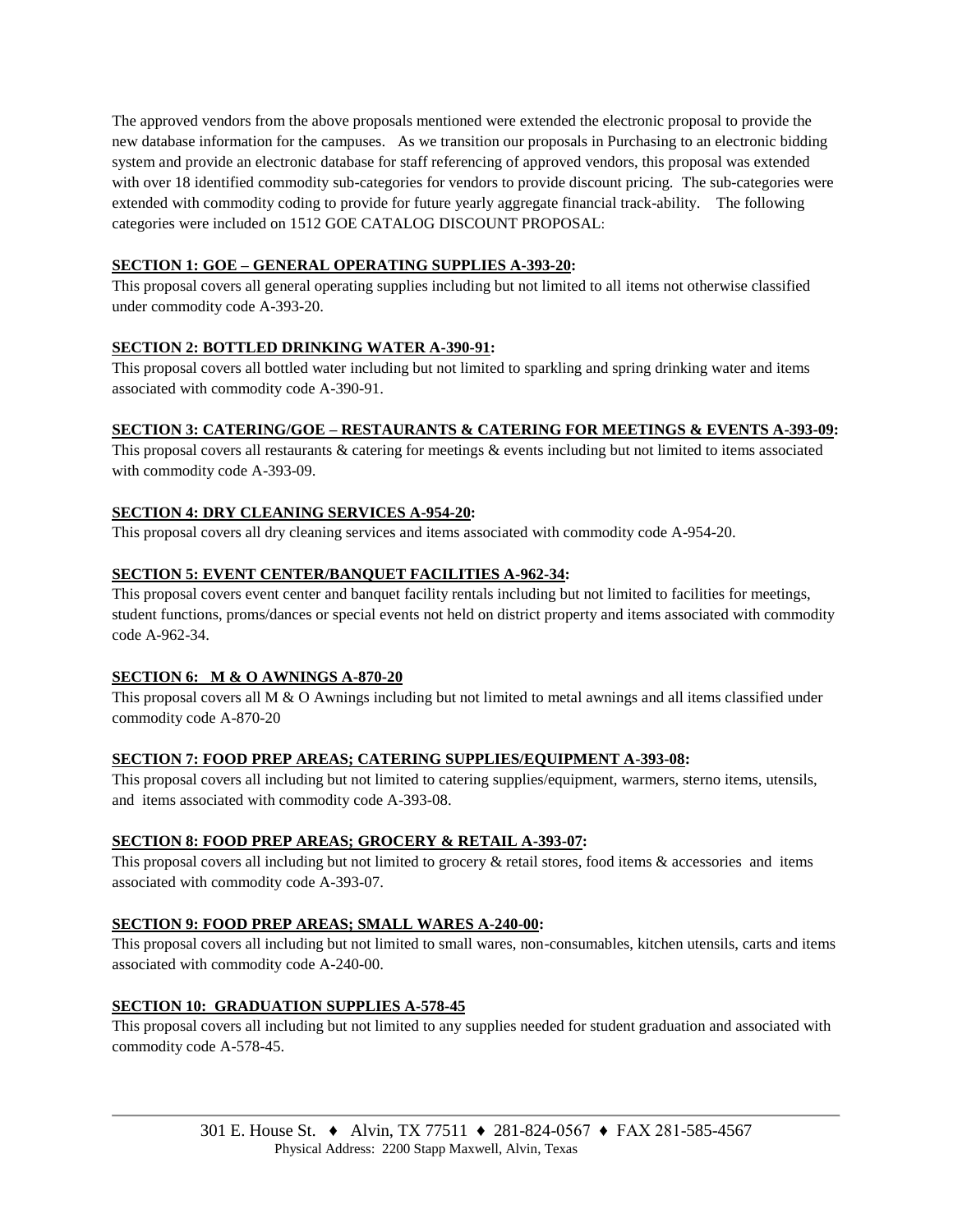## **SECTION 11: MEETING & EVENT SUPPLIES A-037-34:**

This proposal covers all including but not limited to decorations, paper products, occasional items for meetings and student functions, proms/dances and items associated with commodity code A-137-34.

#### **SECTION 12: PHOTO PROCESSING SERVICES A-915-72:**

This proposal covers all photo processing services including but not limited to all items associated with commodity code A-915-72.

#### **SECTION 13: PHOTOGRAPHY SERVICES A-962-02:**

This proposal covers all photography services including but not limited to individual/group student and administrative photography and with commodity code A-962-02

#### **SECTION 14: PRINTING SERVICES – NEWSPRINT A-966-17:**

This proposal covers all newsprint printing services including but not limited to all items associated with commodity code A-966-17.

#### **SECTION 15: PRINTING SERVICES – OUTSIDE A-966-18:**

This proposal covers all outside printing services including but not limited to printing, duplicating, graphic design and all items associated with commodity code A-966-18.

#### **SECTION 16: PUBLICATIONS/NEWSPAPERS/ADVERTISING/MEDIA RELEASE A-915-71**

This proposal covers all publications, including but not limited to districtwide newspaper entries, advertisements and media release and all items associated with commodity code A-915-71.

#### **SECTION 17: MAILING SERVICES A-962-64:**

This proposal covers the mailing services (postal), packaging & wrapping services, mailing of community news publications and all items associated with commodity code A-962-64.

## **SECTION 18: SUPPORT SERVICES UNIFORM RENTAL A-954-00:**

This proposal covers all support services uniform rentals including but not limited to apparel, shoes and all items associated with commodity code A-954-00.

#### **SECTION 19: TRANSPORTATION – AREA STUDENT ACTIVITIES A-924-81:**

This proposal covers student travel to venues including but not limited to travel for instruction, incentives, includes travel to museums, sports complexes, zoos, exhibits, etc. and items associated with commodity code A-924-81.

#### **SECTION 20: TRANSPORTATION – VEHICLE RENTAL A-962-34:**

This proposal covers rental of vehicles including but not limited to tractors, truck, van and cars, to include all applicable insurance fees in the cost of rental or lease and all items associated with commodity code A-962-34.

#### **SECTION 21: FLOWERS, PLANTS & GIFTS A-393-05:**

This proposal covers the purchase of flowers, plants and gifts and all items associated with commodity code A-393- 05.

#### **SECTION 22: FLAGS A-350-10:**

This proposal covers the purchase of flags including but not limited to flags, pennants, decorative fans and drapes, and custom designed items associated with commodity code A-350-10.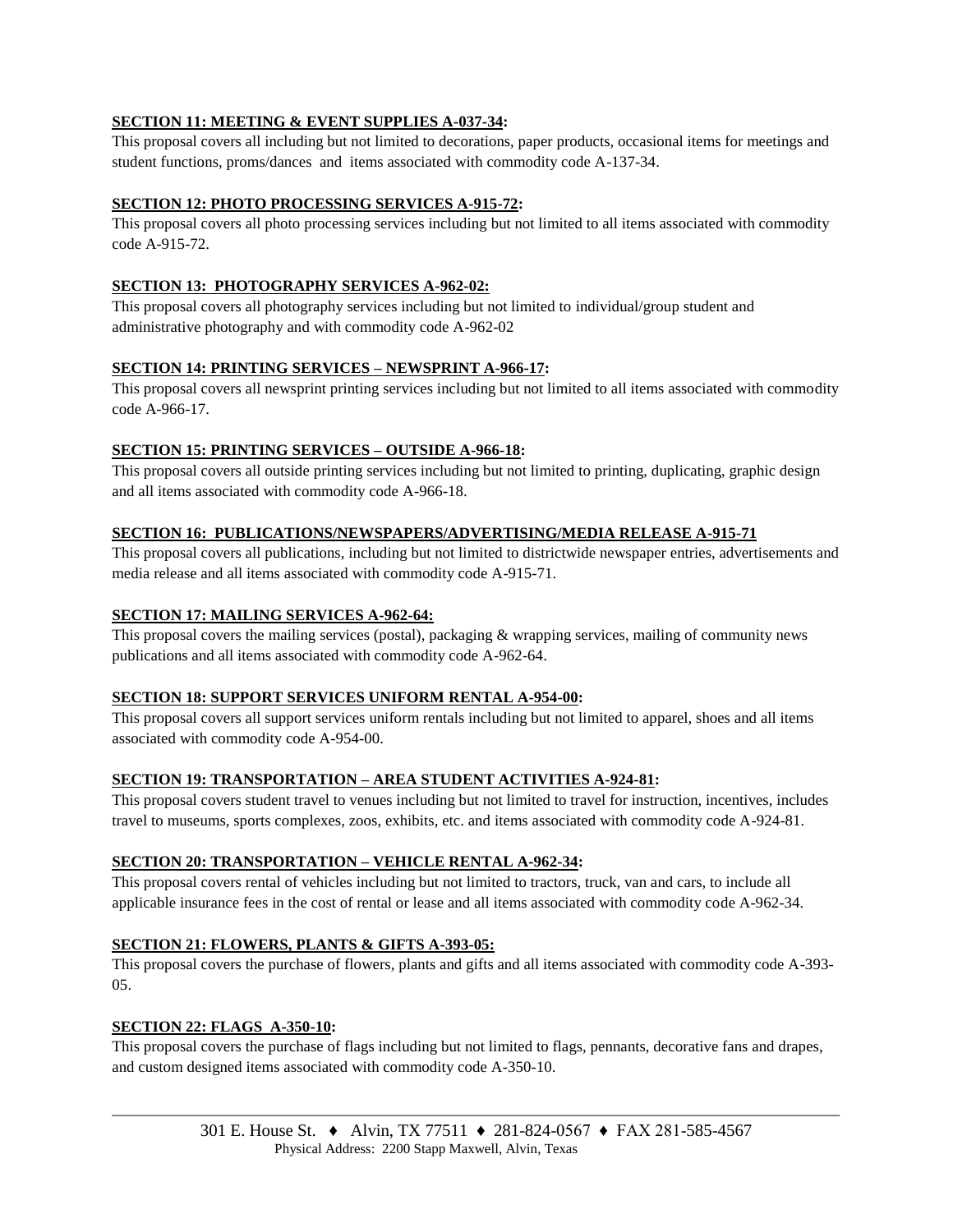#### **SECTION 23: FLAGS A-350-71:**

This proposal covers the of purchase flags including but not limited to flags, State and U.S., all types and items associated with commodity code A-350-71.

#### **SECTION 24: FLAG POLES A-350-30:**

This proposal covers the purchase of and all types of maintenance for flag poles and all items associated with commodity code A-350-30.

A non-exclusive award is requested to allow each participating vendor to supply discounts off catalog pricing and company price quote requests to meet our campuses and departments classroom needs at the lowest practical price and best value with the flexibility to purchase from a list of approved qualified vendors meeting the terms and conditions established for this contract.

This proposal is requested for award under a one-year contract with a two (2) year renewal extension as long as both parties agree to the terms of the contract for use on an as needed basis and funds are available for these commodities. Renewal of this contract is not anticipated until December, 2018. Additional proposals of this nature will be extended for vendor participation; however, this will not disqualify any vendors awarded under this contract, but will allow for additional vendor participation in the future under these commodities.

Attached please find the database information that details the approved qualified vendor information, commodity sub-category discounts off catalogs and other pertinent information extracted from their qualified electronic proposals. Request approval for award to all vendors meeting specifications outlined under the Proposal #1512GOE Catalog proposal as a non-exclusive award.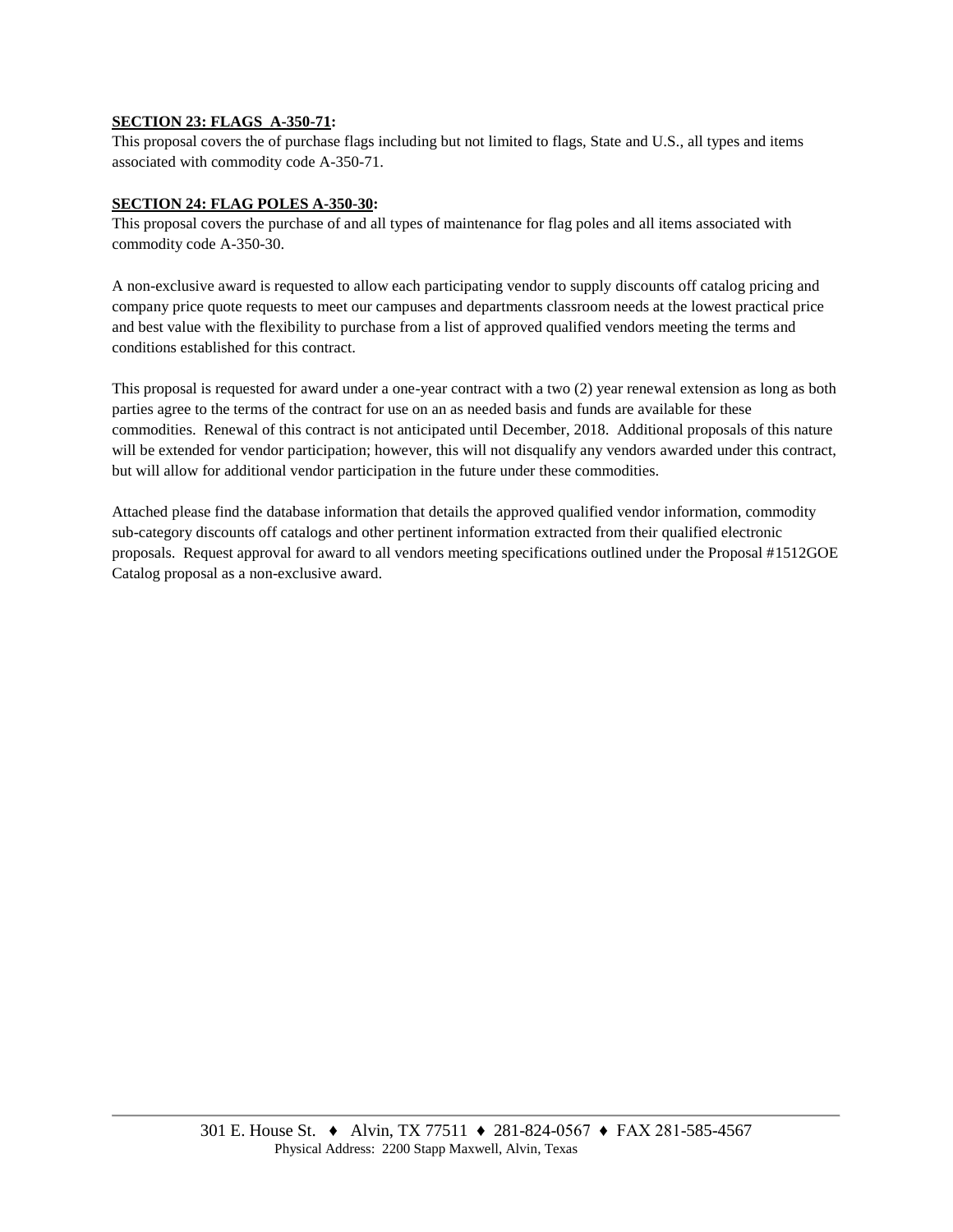301 E. House St. ♦ Alvin, TX 77511 ♦ 281-824-0567 ♦ FAX 281-585-4567

# **ABC Awning Company Categories Bid**  Oziel "Ozzie" Rios M&O AWNINGS A-870-20 **0**

713-645-4281 713-645-3646 Fax [sales@abccarports.com](mailto:sales@abccarports.com)

**Advanced Graphics Categories Bid** 281-391-8595 PRINT CENTER EQUIPMENT 281-391-2046 Fax admin@myadvancedgraphics.com

Morgan Pace **GOE – GENERAL OPERATING SUPPLIES A-393-20 0-5** 

**% Discount**

**% Discount**

#### **All American Flags and Banners, LLC Categories Bid % Discount** Steve Larrimore FLAGS A-350-71 **0** 800-521-7659 FLAGS A-350-10 **0** 800-266-7095 Fax [info@allamericanflagsandbanners.com](mailto:uzirasheed@gmail.com)

| <b>Alvin Flowers</b> | <b>Categories Bid</b>                     | $\frac{9}{6}$<br><b>Discount</b> |
|----------------------|-------------------------------------------|----------------------------------|
| Rebecca Loftin       | GOE – GENERAL OPERATING SUPPLIES A-393-20 | 10                               |
| 281-331-3438         |                                           |                                  |
| 281-585-3085 Fax     |                                           |                                  |
| alvinflowers@att.net |                                           |                                  |
|                      |                                           |                                  |

| <b>Alvin Sun &amp; Advertiser</b>                                        | <b>Categories Bid</b><br>PUBLICATIONS/NEWSPAPERS/ADVERTISING/MEDIA | $\frac{9}{6}$<br><b>Discount</b> |
|--------------------------------------------------------------------------|--------------------------------------------------------------------|----------------------------------|
| Donna Hopkins<br>281-331-4421<br>281-331-4424 Fax<br>info@bammascots.com | RELEASE A-915-71                                                   |                                  |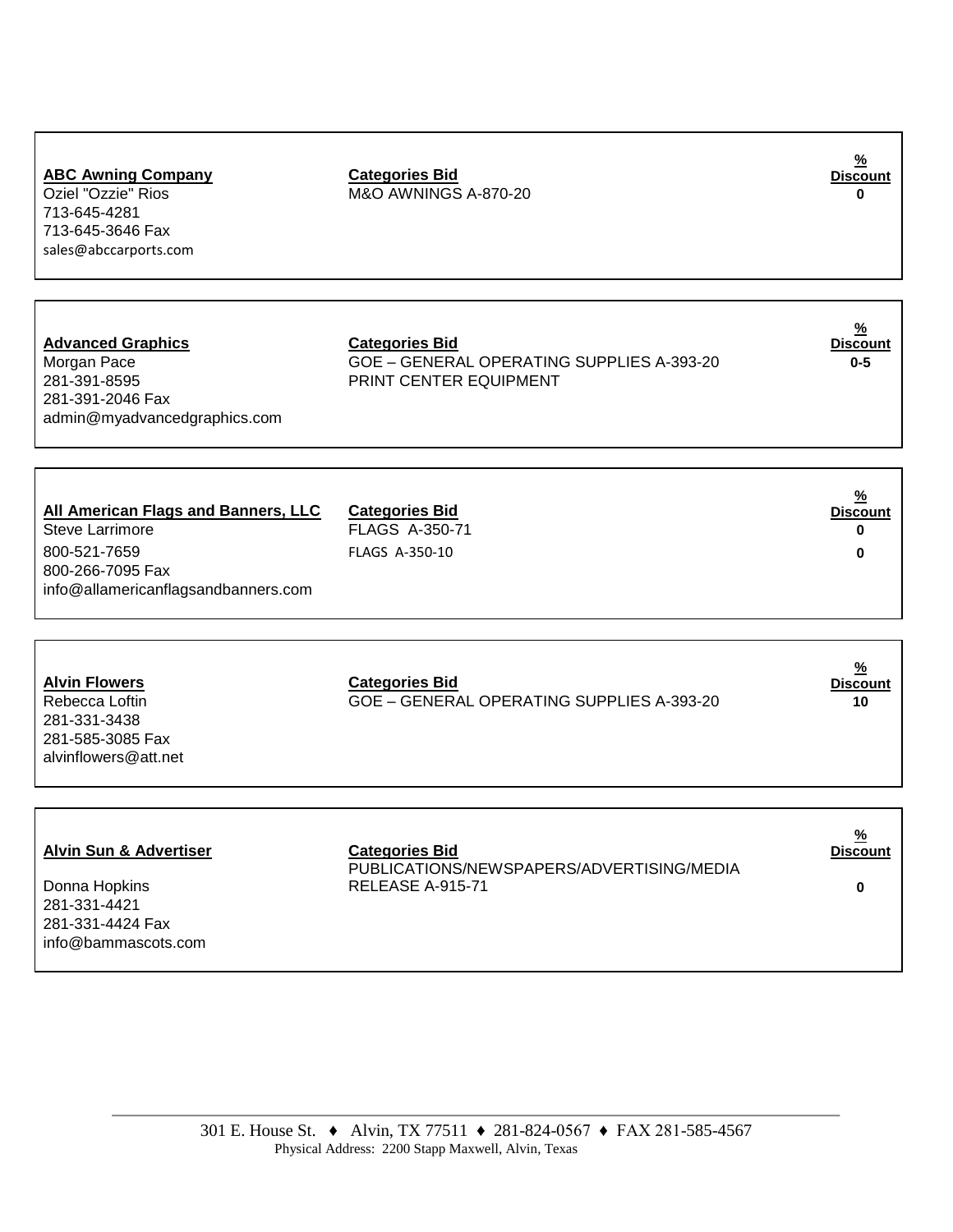| <b>Bailey Pottery Equipment</b><br>Howie Jones<br>800-431-6067<br>845-339-5530 Fax<br>puttzz@comcast.net                                                                        | <b>Categories Bid</b><br>GOE - GENERAL OPERATING SUPPLIES A-393-20                               | $\frac{9}{6}$<br><b>Discount</b><br>$0 - 30$       |
|---------------------------------------------------------------------------------------------------------------------------------------------------------------------------------|--------------------------------------------------------------------------------------------------|----------------------------------------------------|
| <b>Balfour Campus Supply, dba</b><br><b>Balfour/Dilly Letter Jackets - Brunson</b><br><b>Brent Brunson</b><br>713-784-4999<br>713-784-4996 Fax<br>brent.brunson@balfour-rep.com | <b>Categories Bid</b><br><b>GRADUATION SUPPLIES A-578-45</b>                                     | $\frac{9}{6}$<br><b>Discount</b><br>20             |
| <b>Central Texas Barbecue</b><br>Ruth LeClere or Devon Nixon<br>281-485-9626<br>281-485-0607 Fax<br>rl55@sbcglobal.net                                                          | <b>Categories Bid</b><br>CATERING/GOE - RESTAURANTS & CATERING FOR<br>MEETINGS & EVENTS A-393-09 | <u>%</u><br><b>Discount</b><br>$0 - 10$            |
| <b>Conserv Flag Company</b><br>Kenny Gudahl<br>308-254-4720<br>308-254-2419 Fax<br>conservflag@conservflag.com                                                                  | <b>Categories Bid</b><br><b>FLAGS A-350-71</b><br>FLAGS A-350-10<br>FLAG POLES A-350-30          | $\frac{9}{6}$<br><b>Discount</b><br>10<br>10<br>10 |

| <b>Corporate Screen Designs</b> | <b>Categories Bid</b>                       | %<br><b>Discount</b> |
|---------------------------------|---------------------------------------------|----------------------|
| Joseph Walker                   | <b>PRINTING SERVICES - OUTSIDE A-966-18</b> | 10                   |
| 713-771-2526                    | <b>FLAGS A-350-71</b>                       | 10                   |
| <b>None</b>                     | <b>FLAGS A-350-10</b>                       | 10                   |
| joe@a-zprint.com                | FLAG POLES A-350-30                         | 10                   |
|                                 |                                             |                      |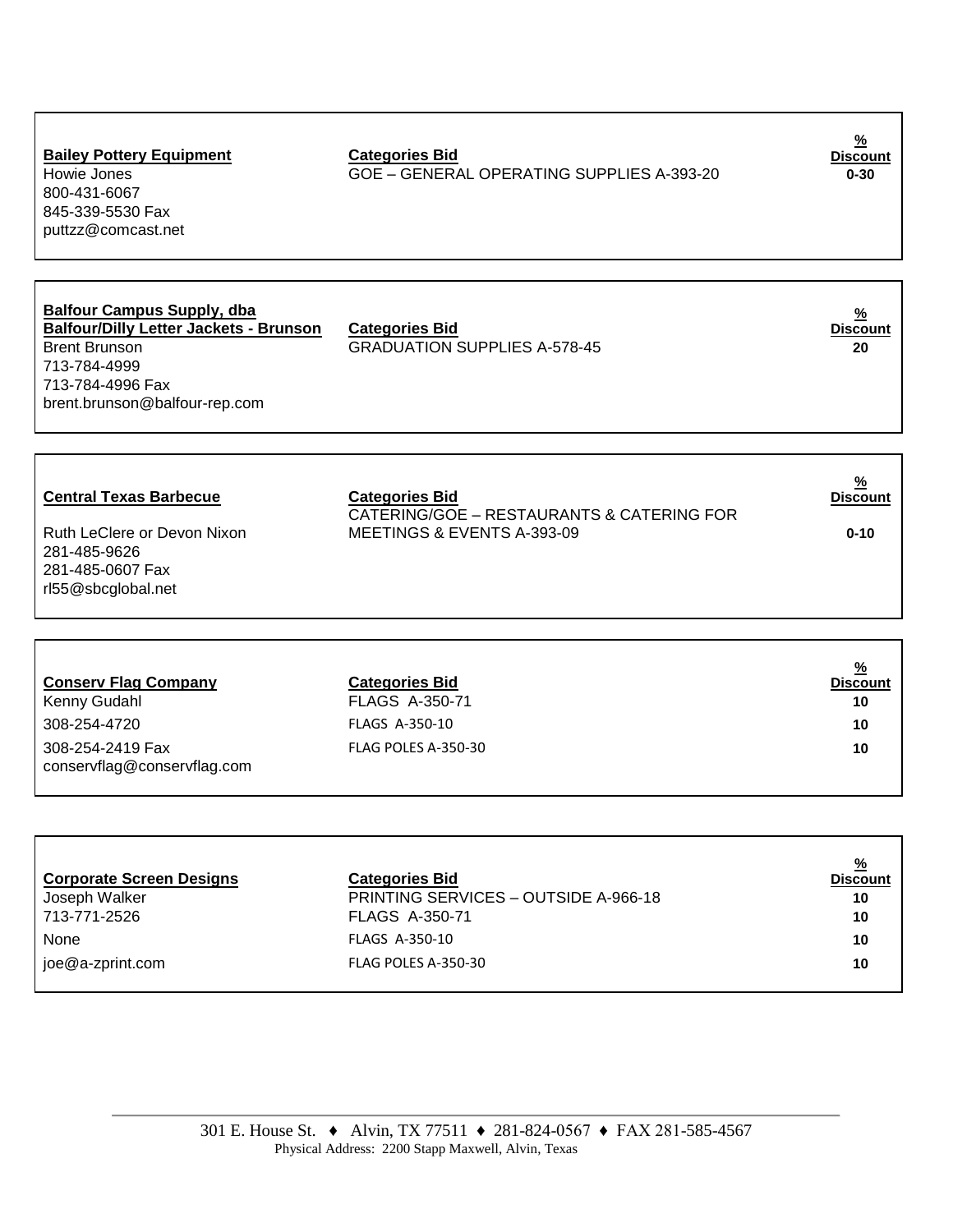| <b>Grace Church</b><br>Chris Smith/Ken Hayes<br>713-363-2500<br>None<br>chriss@grace.tv                          | <b>Categories Bid</b><br>EVENT CENTER/BANQUET FACILITIES A-962-34                                        | <u>/0</u><br><b>Discount</b><br>0                  |
|------------------------------------------------------------------------------------------------------------------|----------------------------------------------------------------------------------------------------------|----------------------------------------------------|
|                                                                                                                  |                                                                                                          |                                                    |
| <b>Habanero Fresh Mex Kitchen</b><br>Raul Rodriguez<br>281-824-4955<br>None<br>habanerofreshmex@gmail.com        | <b>Categories Bid</b><br>CATERING/GOE - RESTAURANTS & CATERING FOR MEETINGS & EVENTS<br>A-393-09         | <u>%</u><br><b>Discount</b><br>0                   |
|                                                                                                                  |                                                                                                          |                                                    |
| <b>Irlen Institute</b><br><b>Heather Reaume</b><br>562-496-2550<br>562-429-8699 Fax<br>actng@irlen.com           | <b>Categories Bid</b><br>GOE - GENERAL OPERATING SUPPLIES A-393-20                                       | $\frac{9}{6}$<br><b>Discount</b><br>0              |
|                                                                                                                  |                                                                                                          |                                                    |
| J. Brandt Recognition<br>Alicia Brandt<br>817-877-0513 Ext. 304<br>871-877-0513 Fax<br>alicia.brandt@jbrandt.com | <b>Categories Bid</b><br><b>GRADUATION SUPPLIES A-578-45</b>                                             | $\frac{9}{6}$<br><b>Discount</b><br>0              |
|                                                                                                                  |                                                                                                          |                                                    |
| <b>JM Specialties</b><br><b>Richard Ryan</b><br>979-5495119<br>None<br>jmspecialties@jmspecialties.com           | <b>Categories Bid</b><br>PRINTING SERVICES - OUTSIDE A-966-18<br><b>FLAGS A-350-71</b><br>FLAGS A-350-10 | $\frac{9}{6}$<br><b>Discount</b><br>30<br>30<br>30 |

**%**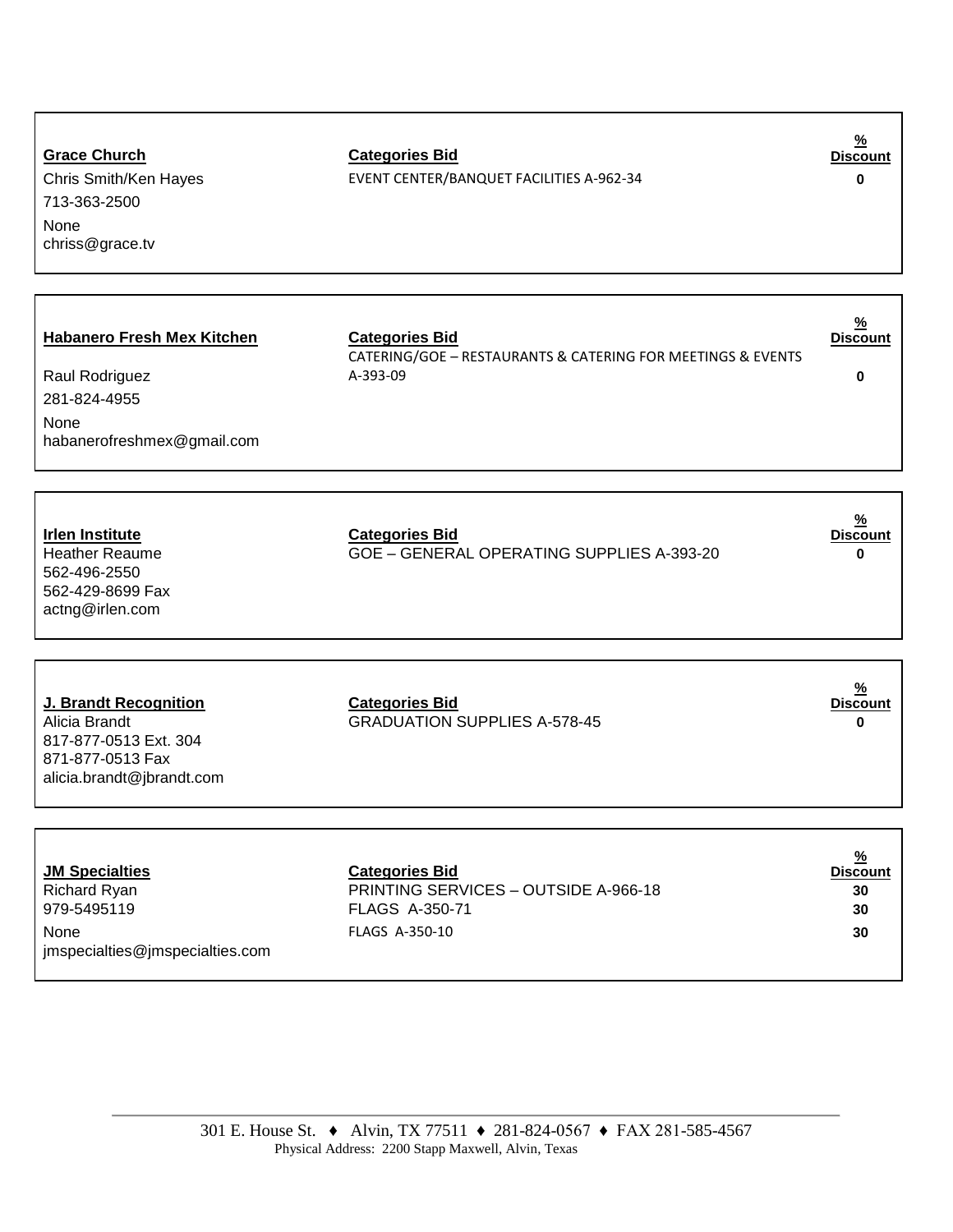| <b>Kronbergs Flags &amp; Flagpoles</b><br>Ronald Kronberg | <b>Categories Bid</b><br><b>FLAGS A-350-71</b> | <u>%</u><br><b>Discount</b><br>$0 - 10$ |
|-----------------------------------------------------------|------------------------------------------------|-----------------------------------------|
| 713-661-9222                                              | <b>FLAGS A-350-10</b>                          | $0 - 10$                                |
| 713-661-7022 Fax<br>mickey@kronbergsflagsandflagpoles.com | FLAG POLES A-350-30                            | 0                                       |

#### **Manvel Reporter News Categories Bid**

| Laura Emmons         |
|----------------------|
| 281-485-7501         |
| 281-485-6397 Fax     |
| laurae3009@yahoo.com |

#### **Discount** PUBLICATIONS/NEWSPAPERS/ADVERTISING/MEDIA RELEASE A-915-71 **0**

**%** 

**% Discount**

| <b>Mixed Bag Designs, Inc.</b> | <b>Categories Bid</b>                     | <u>%</u><br><b>Discount</b> |
|--------------------------------|-------------------------------------------|-----------------------------|
| F. David Carr                  | GOE – GENERAL OPERATING SUPPLIES A-393-20 | 0                           |
| 650-692-9494                   |                                           |                             |
| 650-284-2211                   |                                           |                             |
| david@mixedbagdesigns.com      |                                           |                             |

Avis Wimbush 281-670-5996 713-303-7602 [moespearland@gmail.com](mailto:moespearland@gmail.com)

## **Categories Bid**

CATERING/GOE – RESTAURANTS & CATERING FOR MEETINGS & EVENTS A-393-09 **0-50**

| <b>Categories Bid</b>                     | <u>%</u><br><b>Discount</b> |
|-------------------------------------------|-----------------------------|
| GOE - GENERAL OPERATING SUPPLIES A-393-20 | 0                           |
| MEETING & EVENT SUPPLIES A-037-34         | 0                           |
| PRINTING SERVICES - OUTSIDE A-966-18      | 0                           |
| <b>FLAGS A-350-10</b>                     | 0                           |
|                                           |                             |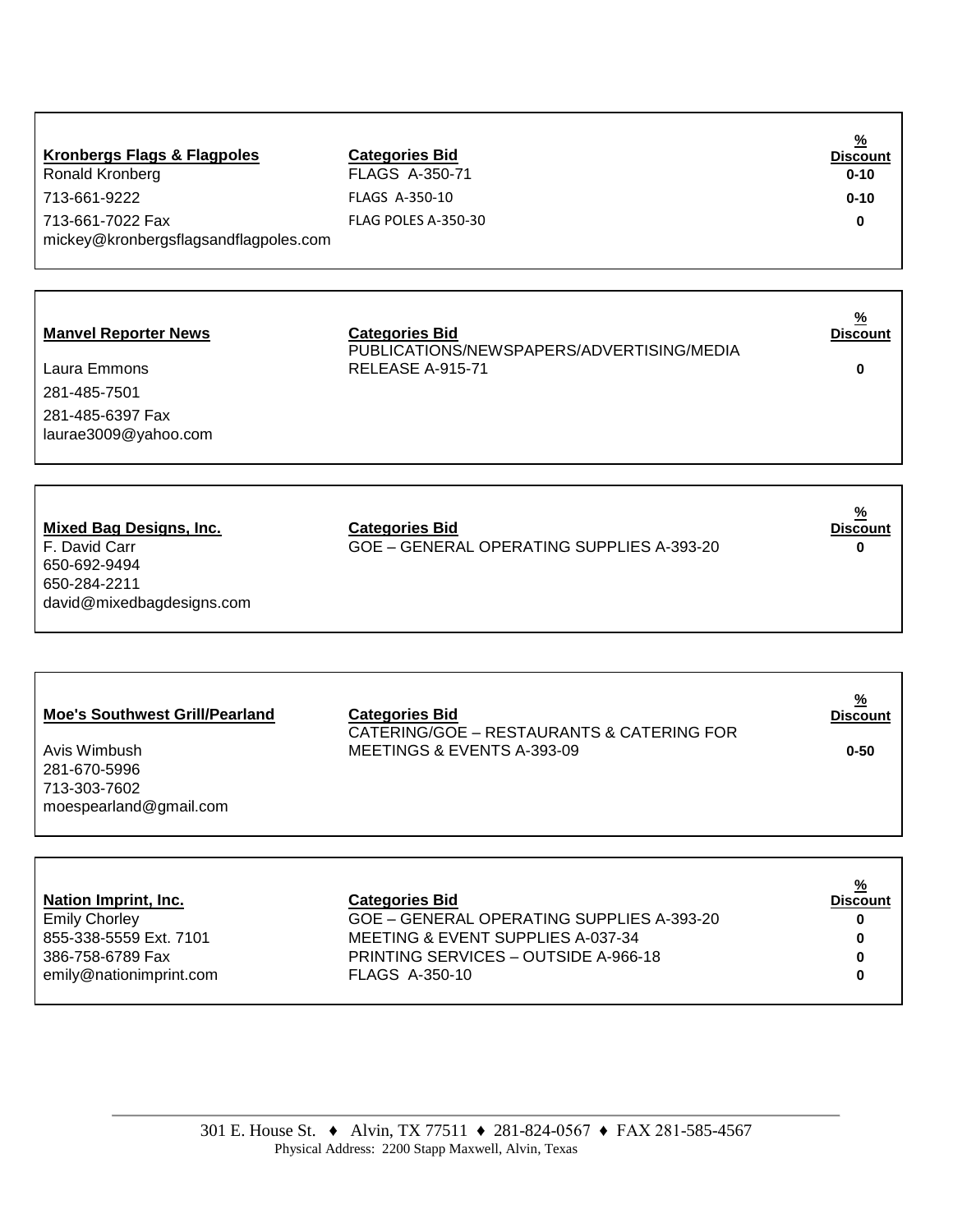| <b>New Beginnings Florist</b><br><b>Shirley Stockton</b><br>281-331-1764<br>281-585-2421<br>sstock50@aol.com                                          | <b>Categories Bid</b><br>FLOWERS, PLANTS & GIFTS A-393-05                              | <u></u><br><b>Discount</b>                   |
|-------------------------------------------------------------------------------------------------------------------------------------------------------|----------------------------------------------------------------------------------------|----------------------------------------------|
| <b>New Hope Community Church</b><br>Paula Walker<br>281-604-4000<br>None<br>pwalker@newhopechurch.tv                                                  | <b>Categories Bid</b><br>EVENT CENTER/BANQUET FACILITIES A-962-34                      | $\frac{9}{6}$<br><b>Discount</b><br>$\bf{0}$ |
| <b>Paper Direct</b><br>Annamarie Velasquez<br>800-735-5473<br>866-941-9629 Fax<br>volumesales@paperdirect.com                                         | <b>Categories Bid</b><br>GOE - GENERAL OPERATING SUPPLIES A-393-20                     | <u>%</u><br><b>Discount</b><br>$0 - 20$      |
| <b>Pearland Journal / Houston</b><br><b>Community Newspapers</b><br><b>Buzz Crainer</b><br>281-378-1924<br>281-922-4499 Fax<br>bcrainer@hcnonline.com | <b>Categories Bid</b><br>PUBLICATIONS/NEWSPAPERS/ADVERTISING/MEDIA<br>RELEASE A-915-71 | <u>%</u><br><b>Discount</b><br>$\bf{0}$      |
| <b>Reynolds Uniforms</b><br>Rick Revnolds                                                                                                             | <b>Categories Bid</b><br>SUPPORT SERVICES UNIFORM RENTAL 4-954-00                      | <u>%</u><br><b>Discount</b><br>n             |

281-617-7056 None [sales@reynoldsuniforms.com](mailto:sales@reynoldsuniforms.com)

Rick Reynolds SUPPORT SERVICES UNIFORM RENTAL A-954-00 **0**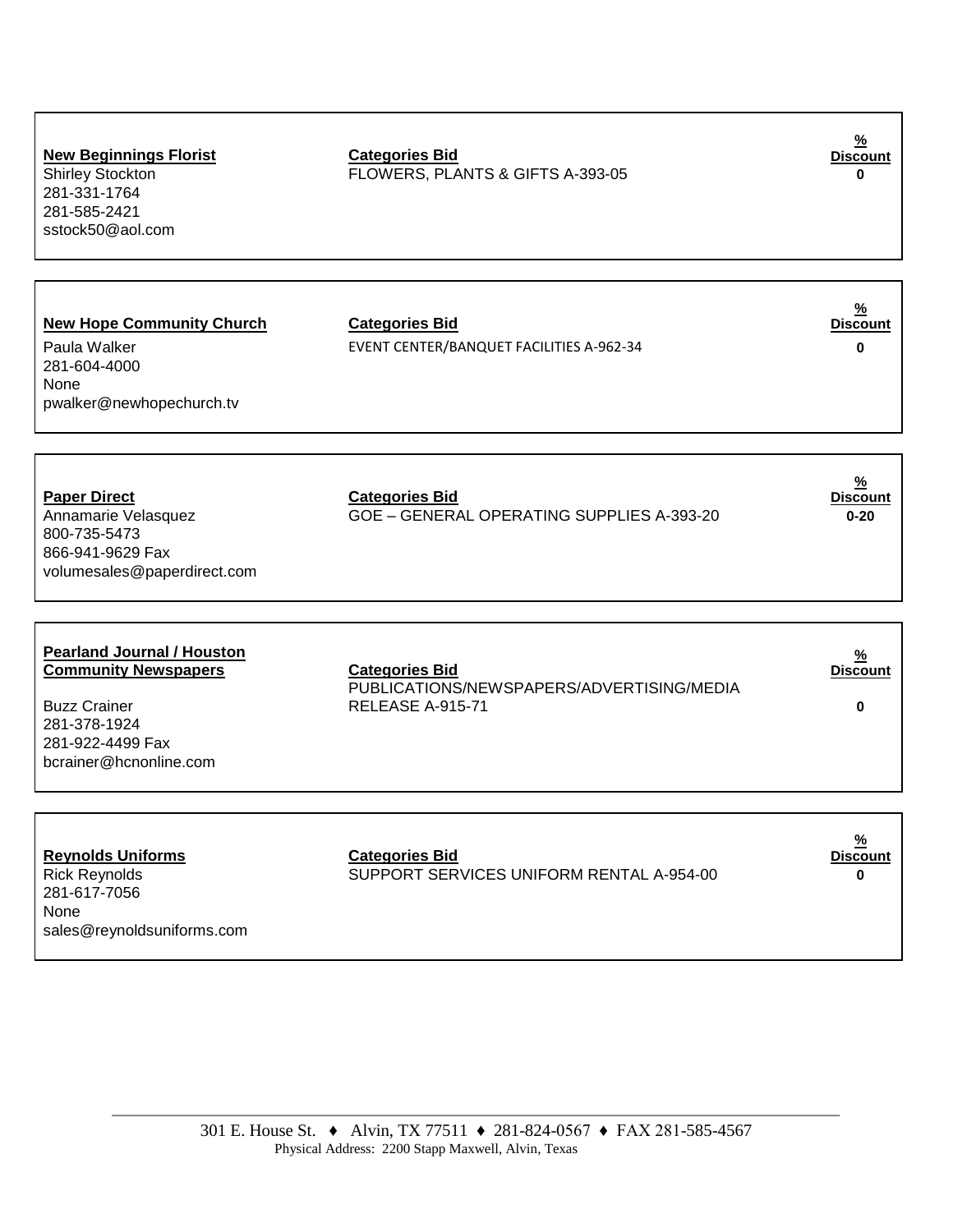301 E. House St. ♦ Alvin, TX 77511 ♦ 281-824-0567 ♦ FAX 281-585-4567 Physical Address: 2200 Stapp Maxwell, Alvin, Texas

703-339-6848 Fax [bill@sanitech.com](mailto:bill@sanitech.com)

615-399-1438 Fax

#### **Sanitech Categories Bid**

Bill Hannigan GOE – GENERAL OPERATING SUPPLIES A-393-20 **0** 703-339-7001 Parts and Services for Sanitech Steam Cleaners

**% Discount**

**ServiceWear Apparel, Inc. Categories Bid** 

Jim Burnett **SUPPORT SERVICES UNIFORM RENTAL A-954-00\*** 615-301-6191 \*Alternate bid: Uniform Sales A-201-63

**% Discount Up to 38.88%**

**% Discount**

**Sway Medical Categories Bid** 918-430-5650 Medical Software 918-928-6714 Fax [frank.wolfe@swaymedical.com](mailto:frank.wolfe@swaymedical.com)

[info@servicewearapparel.com](mailto:info@servicewearapparel.com)

# Frank Wolfe GOE – GENERAL OPERATING SUPPLIES A-393-20 **0**

**Tasco Auto Color Categories Bid** Jeremy Keeswood GOE – GENERAL OPERATING SUPPLIES A-393-20 **0**

281-337-3538 281-337-4855 Fax [jkeeswood@tascoautocolor.com](mailto:jkeeswood@tascoautocolor.com)

**Texas Storage Systems - Cato**  713-991-1089 None [tssinc@ymail.com](mailto:tssinc@ymail.com)

**Categories Bid** Karen Cato GOE – GENERAL OPERATING SUPPLIES A-393-20 **10**

**% Discount**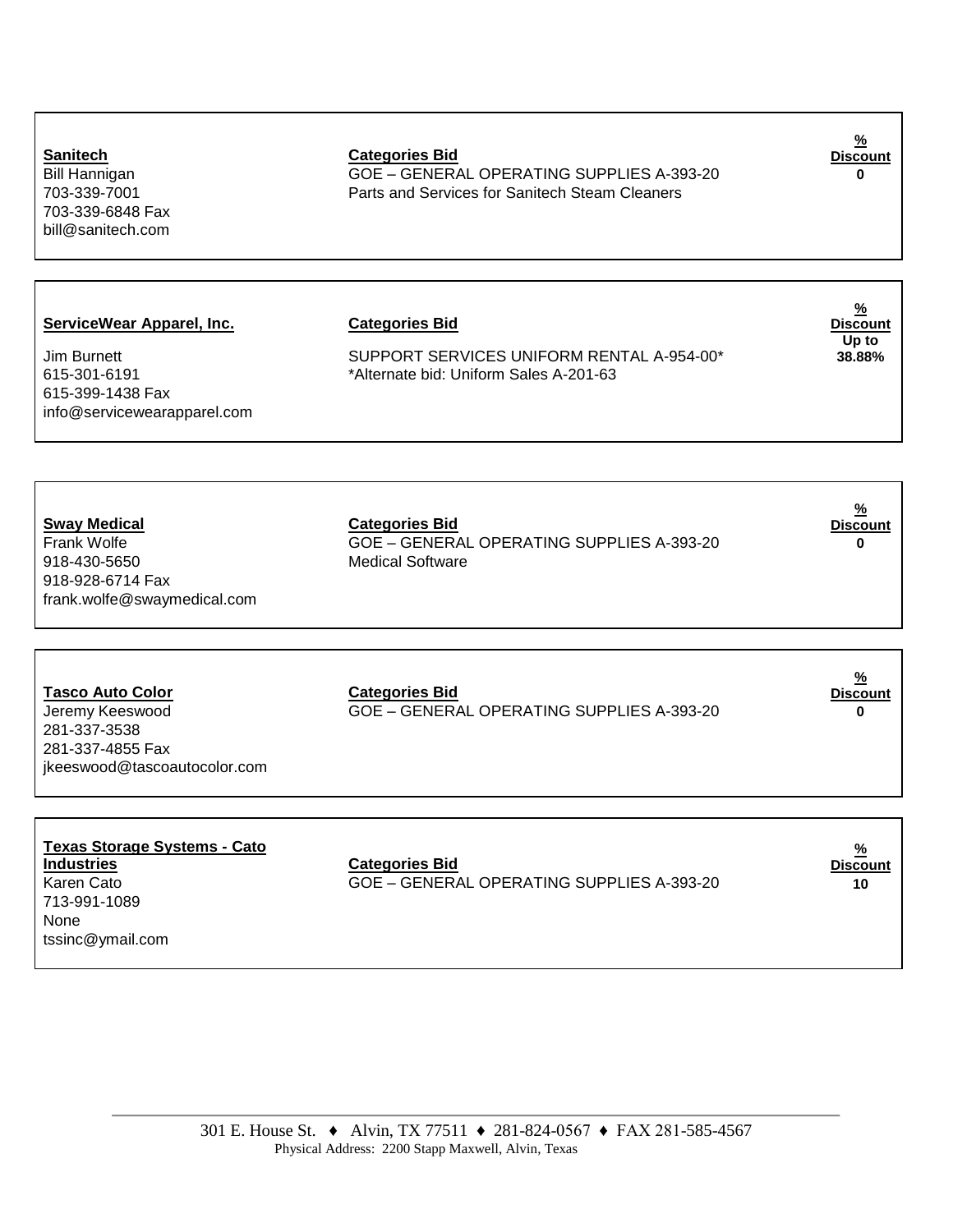## **The Burger Barn**

Oscar Acosta 281-703-3978 None [oacosta7514@yahoo.com](mailto:oacosta7514@yahoo.com)

Categories Bid<br>CATERING/GOE – RESTAURANTS & CATERING FOR MEETINGS & EVENTS A-393-09 **0**

**% Discount**

## **The Facts Newspaper Categories Bid**

Cindy Cornette 979-237-0122 979-236-6371 Fax [cindy.cornette@thefacts.com](mailto:cindy.cornette@thefacts.com)

## PUBLICATIONS/NEWSPAPERS/ADVERTISING/MEDIA RELEASE A-915-71 **10-15**

| <b>The Master Teacher</b>            | <b>Categories Bid</b>                                                                    | <u>%</u><br><b>Discount</b> |
|--------------------------------------|------------------------------------------------------------------------------------------|-----------------------------|
| Reyne Lehman                         | GOE - GENERAL OPERATING SUPPLIES A-393-20                                                | 5                           |
| 800-669-9633                         | <b>GRADUATION SUPPLIES A-578-45</b>                                                      | 5                           |
| 800-669-1132                         | <b>PRINTING SERVICES - OUTSIDE A-966-18</b><br>PUBLICATIONS/NEWSPAPERS/ADVERTISING/MEDIA | 0                           |
| accountsreceivable@masterteacher.com | RELEASE A-915-71                                                                         | 0                           |
|                                      | MAILING SERVICES A-962-64                                                                |                             |
|                                      | FLOWERS, PLANTS & GIFTS A-393-05                                                         |                             |

| <b>Tumbleweed Press, Inc.</b>                               | <b>Categories Bid</b><br>PUBLICATIONS/NEWSPAPERS/ADVERTISING/MEDIA | <u>%</u><br><b>Discount</b> |
|-------------------------------------------------------------|--------------------------------------------------------------------|-----------------------------|
| Rachela Naccarato                                           | RELEASE A-915-71                                                   | 0                           |
| 416-781-4010<br>416-781-2764 Fax<br>rachela@tumblebooks.com | PRINTING SERVICES - OUTSIDE A-966-18                               | 0                           |

| <b>UniFirst Corporation</b> | <b>Categories Bid</b>                    | <u>%</u><br><b>Discount</b> |
|-----------------------------|------------------------------------------|-----------------------------|
| Ezra Hoffman                | SUPPORT SERVICES UNIFORM RENTAL A-954-00 | 15                          |
| 281-261-9632                |                                          |                             |
| 713-635-2747 Fax            |                                          |                             |
| ezra_hoffman@unifirst.com   |                                          |                             |